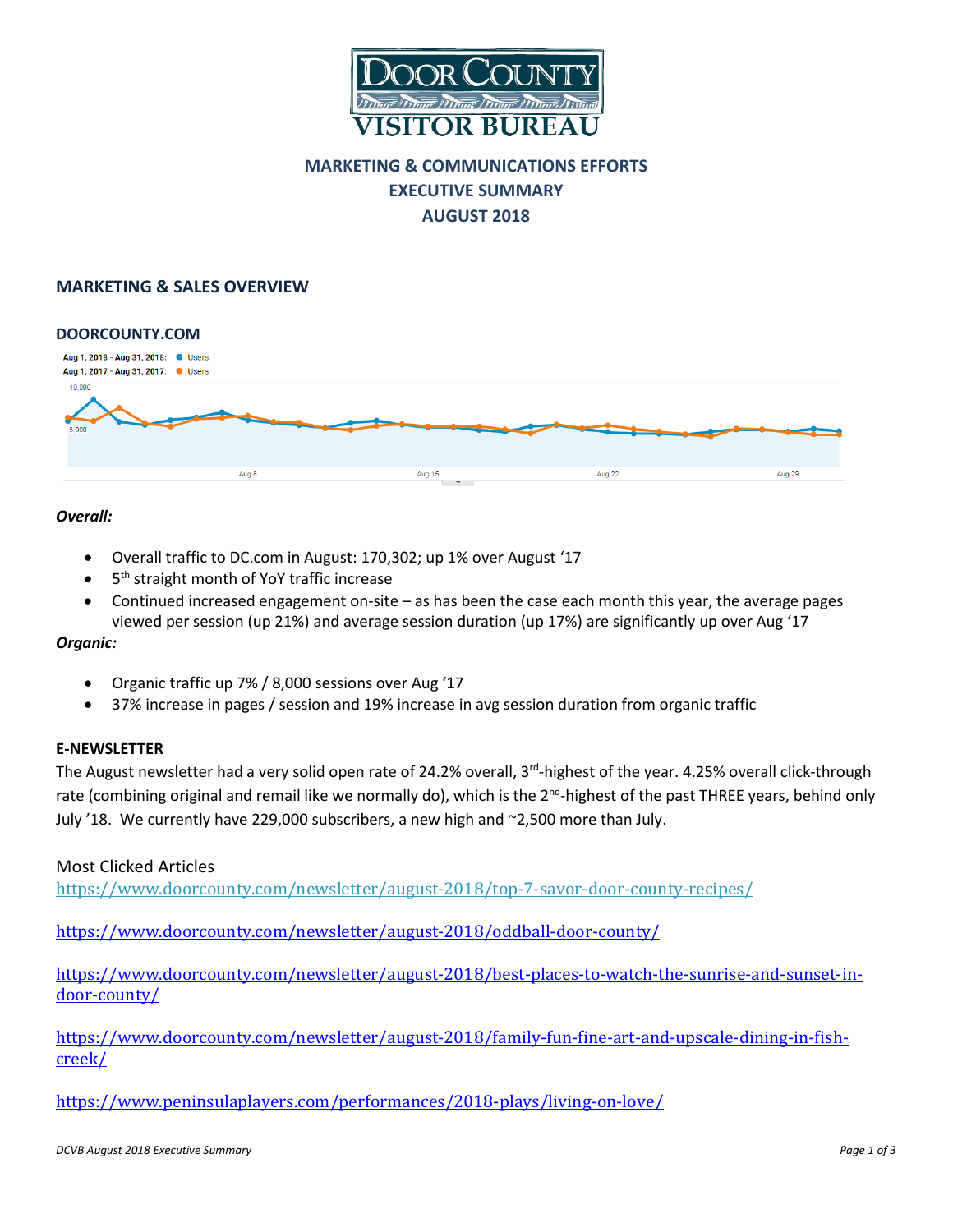## **SOCIAL MEDIA**

We had some great reach in social media this month garnering nearly 2 million impressions through Facebook, 47k Instagram Likes and 65,199 impressions on Twitter. One of the most engaging ways we've reached our Instagram audience has been through Instagram Stories (see below) and not necessarily the wall posts.



#### **MEDIA**

Augusts media buy brought in roughly 3.4 million impressions through Brand USA's Guide, Google Adwords, Beloit Visitor Center, WI Tourism Travel Guide, Summer Facebook/Instagram and Summer banner ads in Chicago, Milwaukee, Madison, Green Bay/Appleton and Minneapolis.

#### Google Adwords Performance:

CTR increased 55% over Aug 2017. Romantic Getaways, Events & Cabins ad groups served the most impressions. Best performing ad groups are Attractions, Dining and Events. Ad groups with the lowest CTR were Hotels, Resorts and Arts & Culture.

#### Summer Interactive Results:

CTR above travel industry average of .12%. Beginning and end of summer creative CTR's were about the same. Visitor Guide creative served far less impressions but the CTR was 1.43%. Banners with video had the lowest CTR but still high at .32%

# Interactive Results

| Site   | Impressions | Clicks | <b>CTR</b> |
|--------|-------------|--------|------------|
| A ki   | 4,083,337   | 18,875 | 0.46%      |
| AdRoll | 5,388,480   | 11,041 | 0.20%      |
| Tapad  | 5.626.859   | 18,651 | 0.33%      |
| Total  | 15,098,676  | 48.567 | 0.32%      |